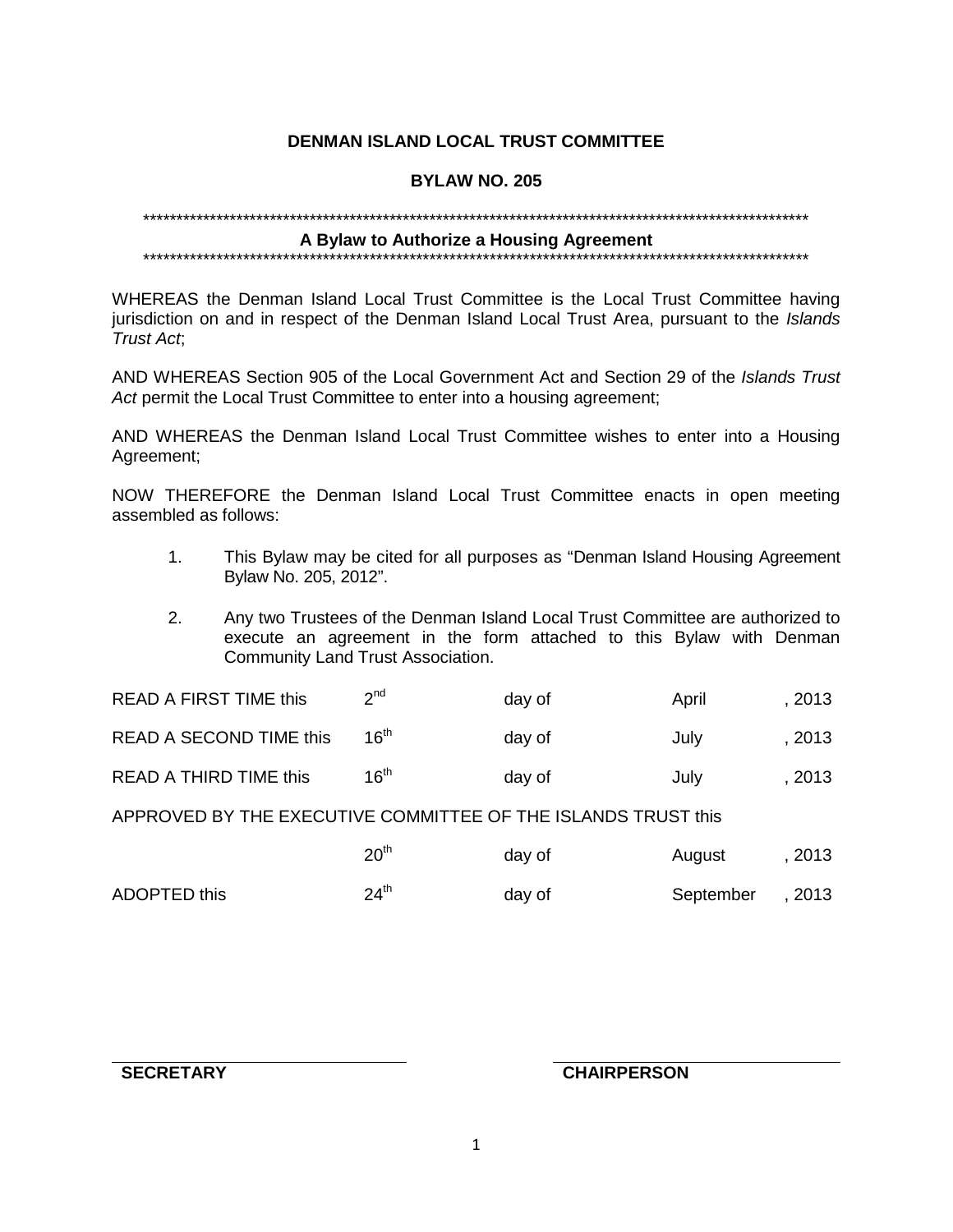#### *LAND TITLE ACT*

#### TERMS OF INSTRUMENT – PART 2

#### **Housing Agreement and Section 219 Covenant**

THIS AGREEMENT DATED FOR REFERENCE THE……….. DAY OF ………..……………………., 2013 is

#### BETWEEN:

DENMAN COMMUNITY LAND TRUST ASSOCIATION, a society incorporated under the laws of the province of British Columbia and having its office at 3900 Lacon Road, Denman Island, B.C., V0R 1T0

(the "Society")

AND:

DENMAN ISLAND LOCAL TRUST COMMITTEE, a corporation under the *Islands Trust Act*, having an office at 2<sup>nd</sup> Floor, 1627 Fort Street, Victoria, B.C., V8R 1H8

(the "Trust Committee")

#### WHEREAS:

- A. The Society is the registered owner of the Lands;
- B. The Society has applied to the Trust Committee for a rezoning of the Lands to permit the construction and use of one residential dwelling unit for affordable housing on the Lands as more particularly described in this Agreement;
- C. The Society intends to lease the Lands, by way of a leasehold agreement, at an affordable rate to Qualified Occupants;
- D. The Trust Committee may, pursuant to Section 29 of the *Islands Trust Act* and Section 905 of the *Local Government Act*, enter into an agreement with an owner of land that includes terms and conditions regarding the occupancy, tenure and availability to specified classes of persons of dwelling units located on those lands;
- E. Section 219 of the *Land Title Act* permits the registration of a covenant of a negative or positive nature in favour of the Trust Committee in respect of the use of land or construction on land;
- F. The Society and the Trust Committee wish to enter into this Agreement to provide affordable housing on the Lands on the terms and conditions of this Agreement; and
- G. The Trust Committee has, by bylaw, authorized the execution of this Agreement and the Society has duly authorized the execution of this Agreement.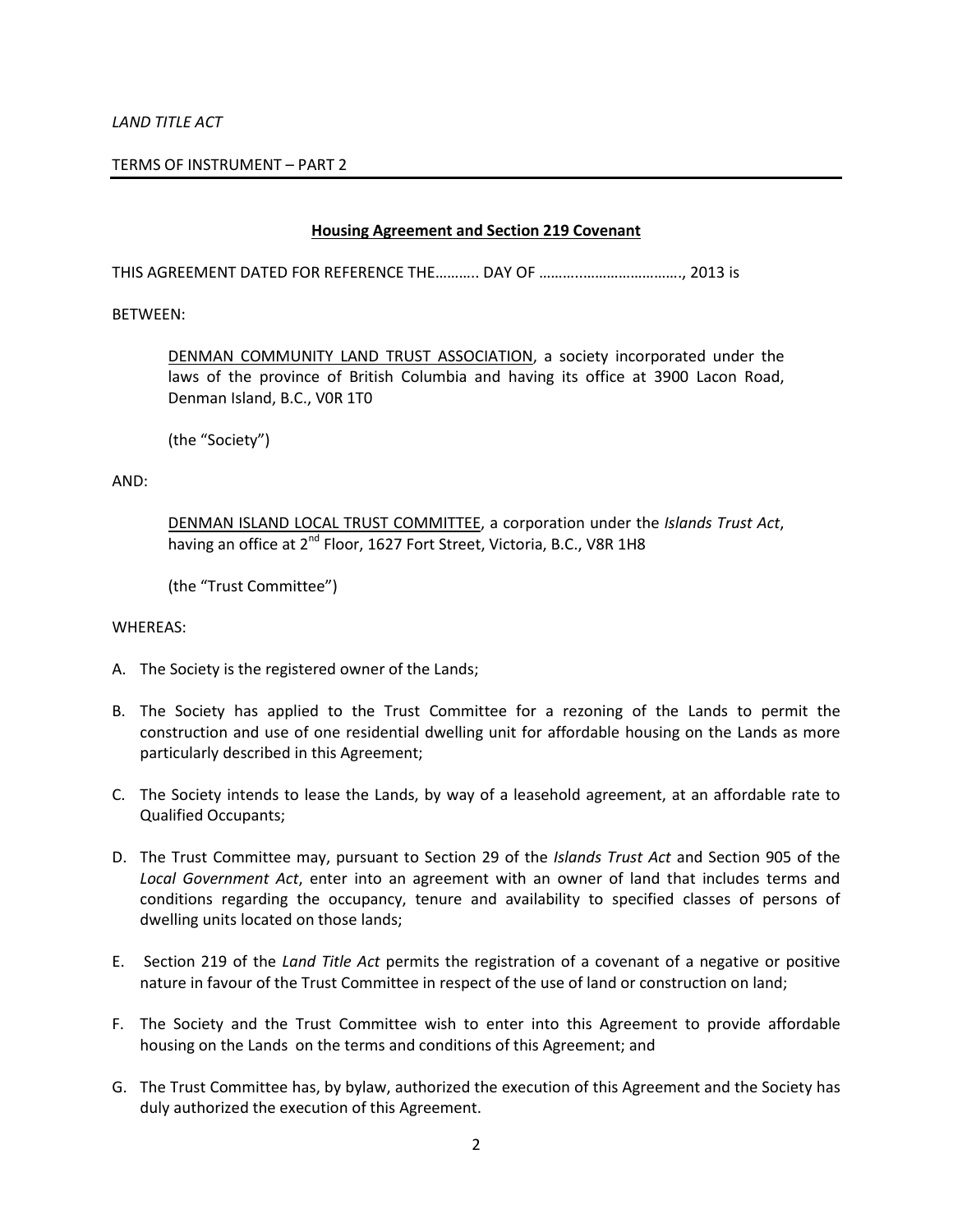THIS AGREEMENT is evidence that in consideration of \$2.00 paid by the Trust Committee to the Society (the receipt of which is acknowledged by the Society), and in consideration of the promises exchanged below, the Trust Committee and the Society agree, as covenants granted by the Society to the Trust Committee under Section 219 of the *Land Title Act*, and as a housing agreement between the Society and the Trust Committee under Section 905 of the *Local Government Act*, as follows:

1. **Definitions** – In this Agreement:

"Affordable Housing Unit" means a single-family dwelling on the Lands in respect of which the construction, tenure, rental and occupancy are restricted in accordance with sections 2 through 8 of this agreement;

"Household Income" means the aggregate of income from all sources of all the occupants of an Affordable Housing Unit, or of the sole occupant if such be the case;

"Lands" means that parcel of land located on Denman Island, B.C., legally described as: NO PID, Lot A Section 21 Denman Island Nanaimo District, Plan

"Qualified Occupant" means a person who meets the eligibility criteria for tenancy of the Affordable Housing Unit that are set out in Schedule "A".

- 2. **Construction and Maintenance** The Society covenants and agrees with the Trust Committee that, while this Agreement is in effect:
	- (a) the Lands shall not be used, and no building or structure shall be constructed on the Lands, except for one Affordable Housing Unit that:
		- (i) is reasonably adequate in size and composition for the number of occupants;
		- (ii) is free of conditions that pose a threat to human health; and
		- (iii) has a total floor space that does not exceed 93 square metres (1,000 square feet),

and accessory buildings as permitted by bylaw;

- (b) the Lands shall not be used and no building or structure shall be constructed on the Lands except in accordance with any siting and use permits issued by the Trust Committee;
- (c) the Society must at all times ensure that the Lands are used and occupied in compliance with all statutes, laws, regulations, and order of any authority having jurisdiction;
- (d) it will design, construct and maintain in a reasonable state of repair one Affordable Housing Unit on the Lands in accordance with the terms of this Agreement;
- (e) the Lands must be used only in accordance with this Agreement;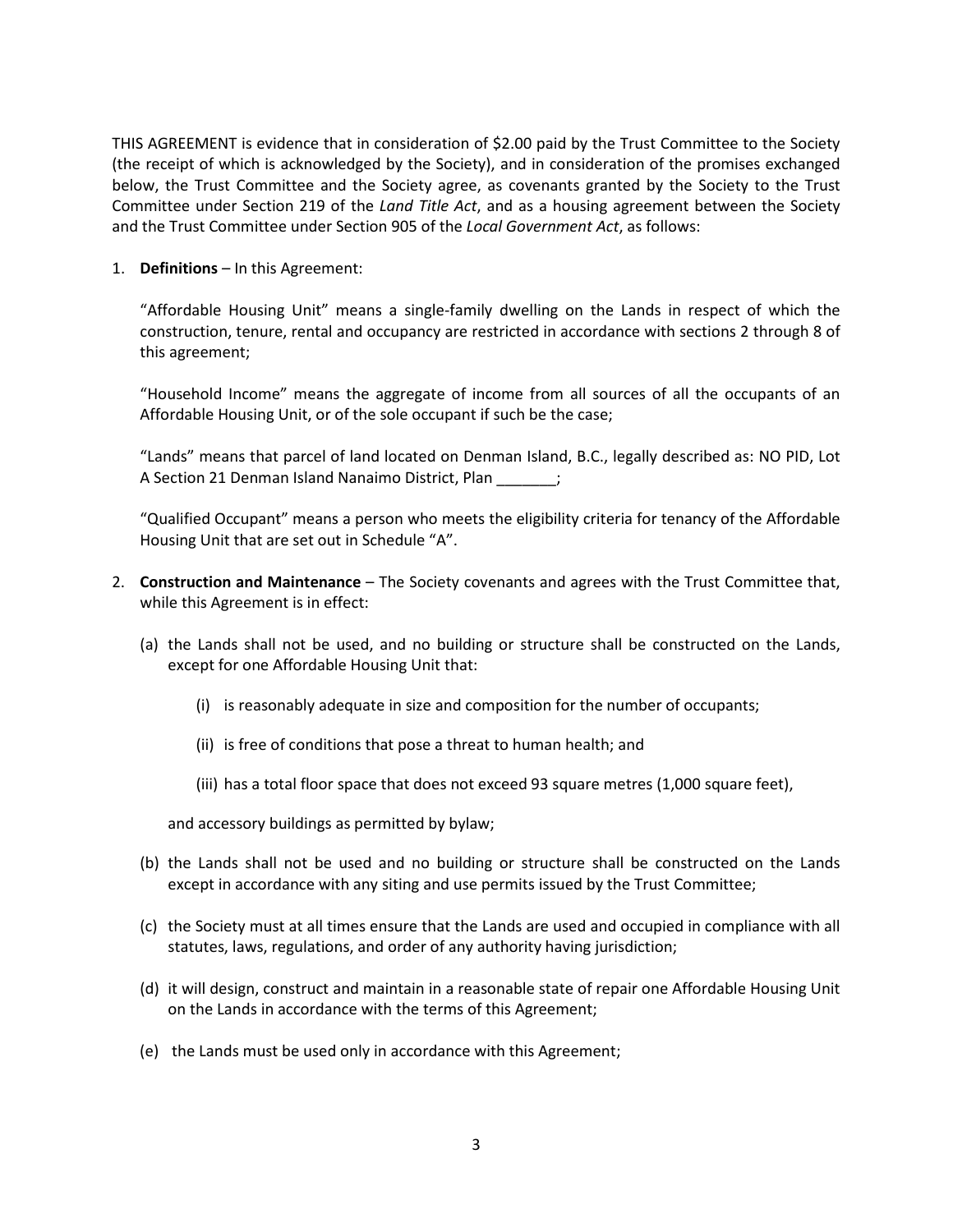- (f) if the Society wishes to cease using the Lands for affordable housing and the Trust Committee agrees to release this agreement from title to the Lands, the Society shall use the Lands thereafter only for conservation use.
- 3. **Occupancy** The Society agrees that it shall not lease the Affordable Housing Unit or any part of the Lands to any person, or allow any person to occupy the Affordable Housing Unit or any part of the Lands, except for a Qualified Occupant and that person's spouse. In consideration of the cliff adjacent to the Lands, the Society agrees not to permit the Affordable Housing Unit to be occupied as a residence by anyone under the age of 19 years.
- 4. **Rental of Affordable Housing Unit** The Society must:
	- (a) rent or lease the Affordable Housing Unit only by way of a Leasehold agreement;
	- (b) include in every Leasehold agreement a prohibition on subletting and assignment to any person who is not a Qualified Occupant, and a provision entitling the Society to terminate the Leasehold in the event of any breach of that prohibition;
	- (c) deliver to the Trust Committee a true copy of every Leasehold agreement entered into in respect of any Affordable Housing Unit within 10 days of any request do to so;
	- (d) specify in every Leasehold agreement the existence of this Agreement and the occupancy restrictions applicable to the Affordable Housing Unit, and provide to each tenant, upon their request, a copy of this agreement;
	- (e) select tenants in accordance with the tenant selection procedures attached as Schedule "A", which procedures shall not be amended unless such amendment is approved by a bylaw adopted by the Trust Committee with the consent of the Society.
- 5. **Maximum Rent** The Society shall:
	- (a) not charge any tenant under a Leasehold a monthly rent, inclusive of utilities, that is greater than 30% of the monthly Household Income of all occupants of the Affordable Housing Unit; and
	- (b) not require any tenant under a Leasehold to pay any extra charges or fees for use of any well or septic, or property taxes. For clarity, this limitation does not apply to cablevision, telecommunications, laundry, or gas or electricity utility fees or charges.
- 6. **Order to Comply** If the Society is in default of the performance or observance of this Agreement, the Trust Committee may give the Society a notice of default requiring the Society to comply with this Agreement within the time stated in the notice. The Society agrees that any breach or default in the performance of this Agreement on its part must be corrected, to the satisfaction of the Trust Committee, within the time stated on the notice of default provided to the society by the Trust Committee.
- 7. **Statutory Declaration from Society –** The Society shall deliver to the Trust Committee by the end of June of each year, a completed statutory declaration, substantially in the form attached as Schedule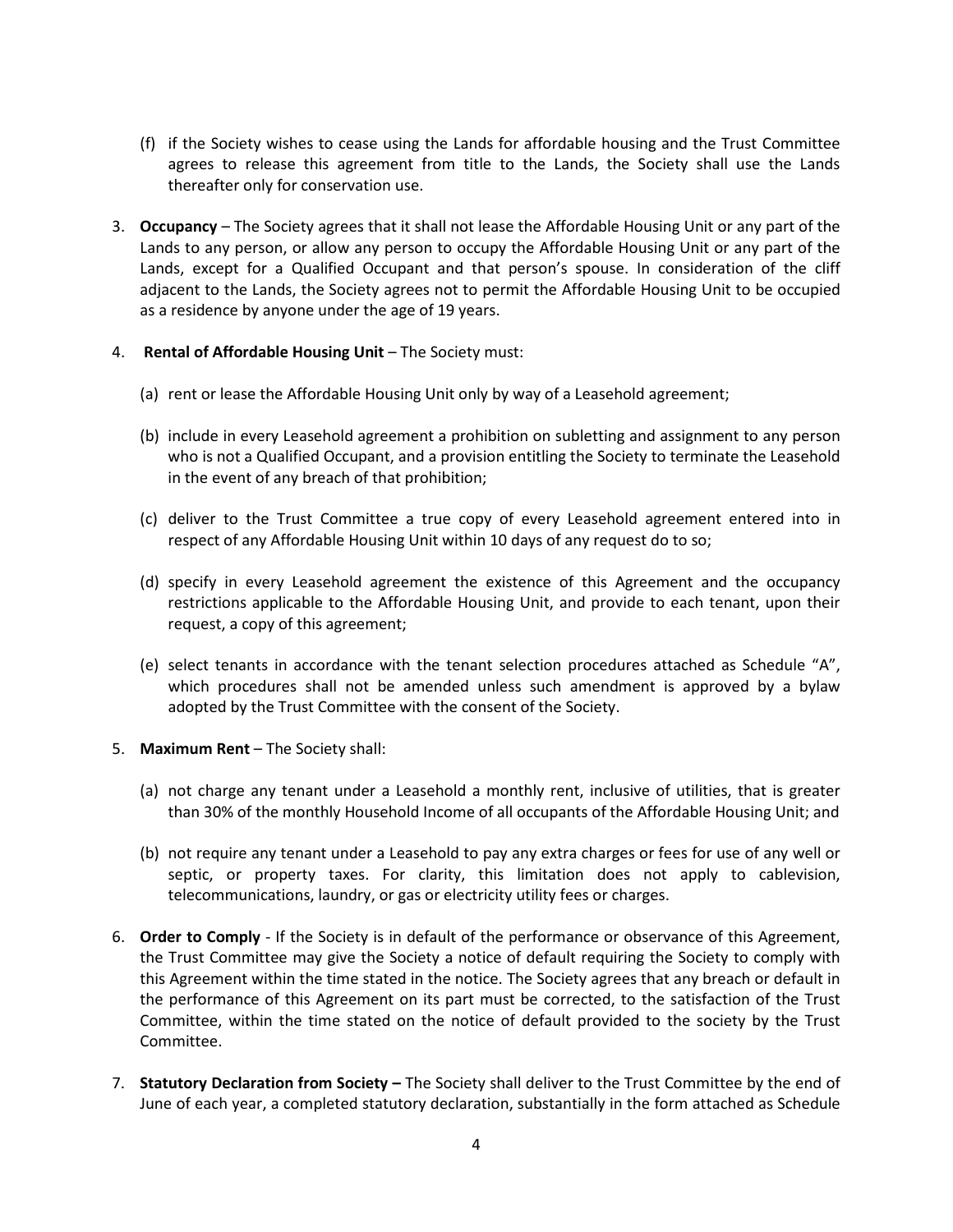"B", sworn by the Society, in relation to the Leasehold. The Society irrevocably authorizes the Trust Committee to make inquiries it considers necessary and reasonable in order to confirm compliance with this Agreement.

- 8. **Management** The Society covenants and agrees to furnish good and efficient management of the Lands. If and when the Trust Committee has reasonable grounds to believe that a continuing breach of this Agreement exists, the Trust Committee may authorize its representatives to inspect the Lands at any reasonable time, subject to the notice provisions of the *Residential Tenancy Act* and subject to the concurrent delivery of such a notice to the Society.
- 9. **No Transfer**  Except for a reconveyance to the donor, Ilsa Pamela Brons, or her heirs, the Society must not transfer the Lands, other than to another non-profit organization or society incorporated under the *Society Act*, having as its objective the management of affordable housing. The Trust Committee must approve any transfer prior to its finalization and may require that, until a new organization is found, no further leases may be granted on the Lands.
- 10. **Society Standing** The Society must maintain its standing as a society under the *Society Act*, and must not amend its Constitution in any manner that would prevent, or adversely affect, the ability of the Society to perform its obligations under this Agreement.
- 11. **Specific Performance of Agreement** The Society agrees that the Trust Committee is entitled to obtain an order for specific performance of this Agreement and a prohibitory or mandatory injunction in respect of any breach by the Society of this Agreement, in view of the public interest in restricting the occupancy of the Affordable Housing Unit. The Society further acknowledges that a breach of this Agreement may constitute a breach of the Trust Committee's Land Use Bylaw, as amended from time to time.
- 12. **Term** The Trust Committee covenants and agrees with the Society that this Agreement will cease to apply and have effect from and after the ninety-ninth (99<sup>th</sup>) anniversary of the date this Agreement was registered in the Land Title Office, and the Trust Committee agrees to sign a release of this Agreement prepared by the Society after that date.
- 13. **Assignment** The Society acknowledges that the Trust Committee may delegate or assign the administration and management of this Agreement to a third party, and, in that event, any reference in this Agreement to the Trust Committee shall be interpreted as a reference to that party provided that the Trust Committee has so advised the Society.
- 14. **Indemnity** The Society shall indemnify and save harmless the Trust Committee and each of its elected officials, officers, directors, employees, and agents form and against all claims, demands, actions, loss, damage, costs, and liabilities for which any of them may be liable by reason of any act or omission of the Society or its officers, directors, employees, agents or contractors or any other person for whom the Society is at law responsible, including breaches of this Agreement.
- 15. **Release** The Society releases and forever discharges the Trust Committee and each of its elected officials, officers, directors, employees, and agents and each of their heir, executors, administrators, personal representatives, successors and assigns from all claims, demands, damages, actions, or causes of action arising out of the performance by the Society of its obligations under this Agreement, or the enforcement of this Agreement.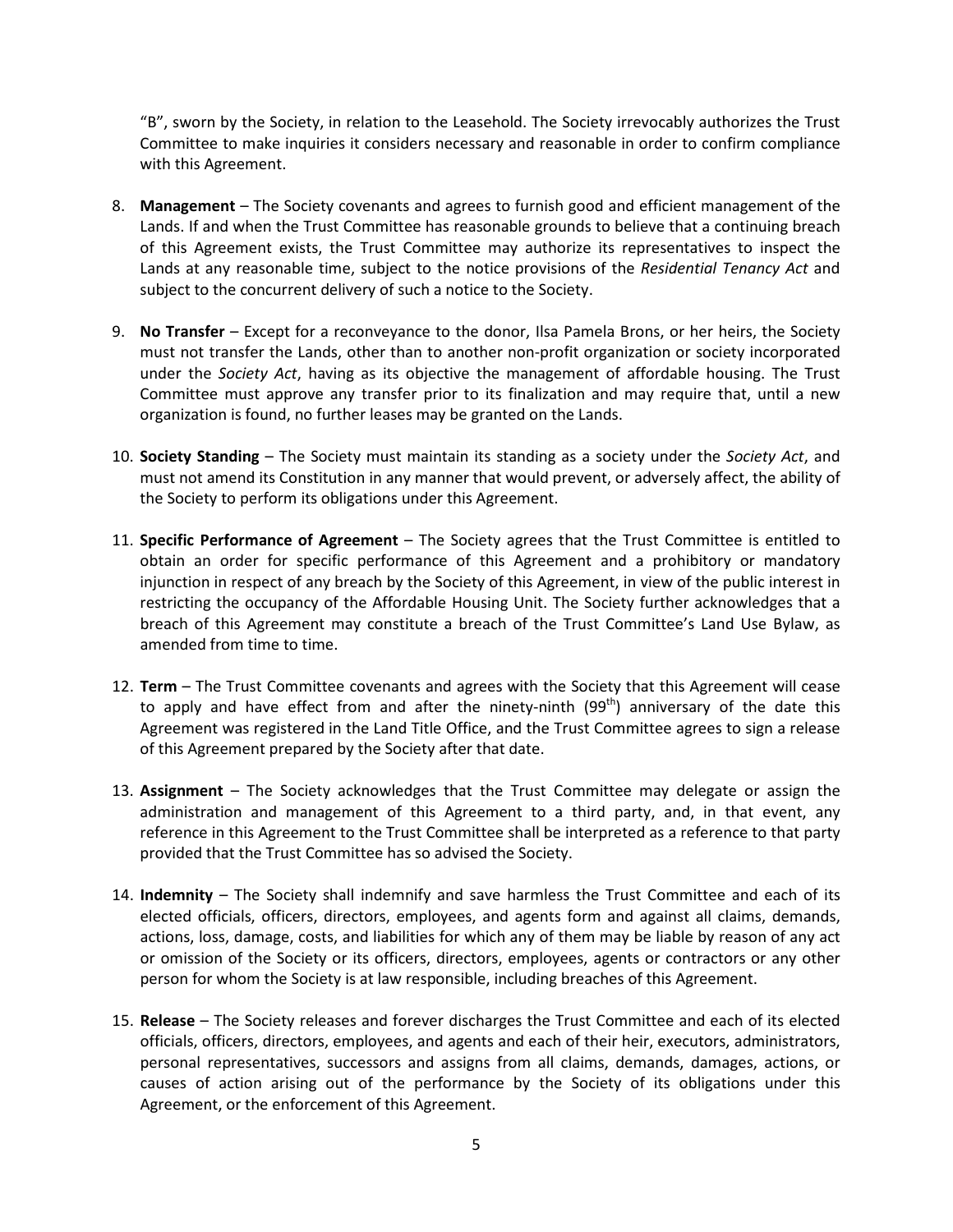- 16. **Survival** The obligations of the Society set out in sections 14 and 15 shall survive any termination of this Agreement.
- 17. **Trust Committee Powers Unaffected** This Agreement does not limit the discretion, rights, duties or powers of the Trust Committee under any enactment or the common law, impose on the Trust Committee any duty or obligation, affect or limit any enactment relating to the use or subdivision of the Lands, or relieve the Society from complying with any enactment.
- 18. **No Public Law Duty** Wherever in this Agreement an act, determination, consent, approval or agreement of the Trust Committee is provided for, such act, determination, consent, approval or agreement may be done or made in accordance with the terms of this Agreement and no public law duty, whether arising from the principles of procedural fairness or the rules of natural justice shall have any application.
- 19. **No Waiver** No condoning, excusing or overlooking by the Trust Committee of any default under this Agreement, nor any consent, approval, or agreement whether written or otherwise shall be taken to operate as a waiver by the Trust Committee of any subsequent default or of the necessity for further consent, approval or agreement in respect of a subsequent matter requiring it under this Agreement, or in any way to defeat or affect the rights or remedies of the Trust Committee.
- 20. **Arbitration**  Any matter in dispute between the parties under this Agreement, including any disputes as to whether a particular individual is eligible to occupy a Affordable Housing Unit, must be referred to a single arbitrator if the parties can agree on one, and otherwise to three arbitrators, one to be appointed by each of the parties and the third by those two so appointed, and the matter must be resolved in accordance with the provisions of the *Commercial Arbitration Act* of British Columbia.
- 21. **Notice on Title** The Society acknowledges and agrees that this Agreement constitutes both a covenant under Section 219 of the *Land Title Act* and a housing agreement under Section 905 of the *Local Government Act*, and agrees that the Trust Committee will register a notice of this housing agreement against title to the Lands.
- 22. **Covenant Runs with the Land** Every obligation and covenant of the Society in this Agreement constitutes both a contractual obligation and a covenant granted by the Society to the Trust Committee in accordance with section 219 of the *Land Title Act* in respect of the Lands and this Agreement burdens the Lands and runs with it and binds the Society's successors in title and binds every parcel into which it is consolidated or subdivided by any means, including, by subdivision or by strata plan.
- 23. **Limitation on Society's Obligations** The Society is only liable for breaches of this Agreement that occur while the Society is the registered owner of the Lands.
- 24. **Amendment and Termination** This Agreement may not be modified or amended except by bylaw of the Trust Committee, upon an agreement in writing between the Trust Committee and the Society.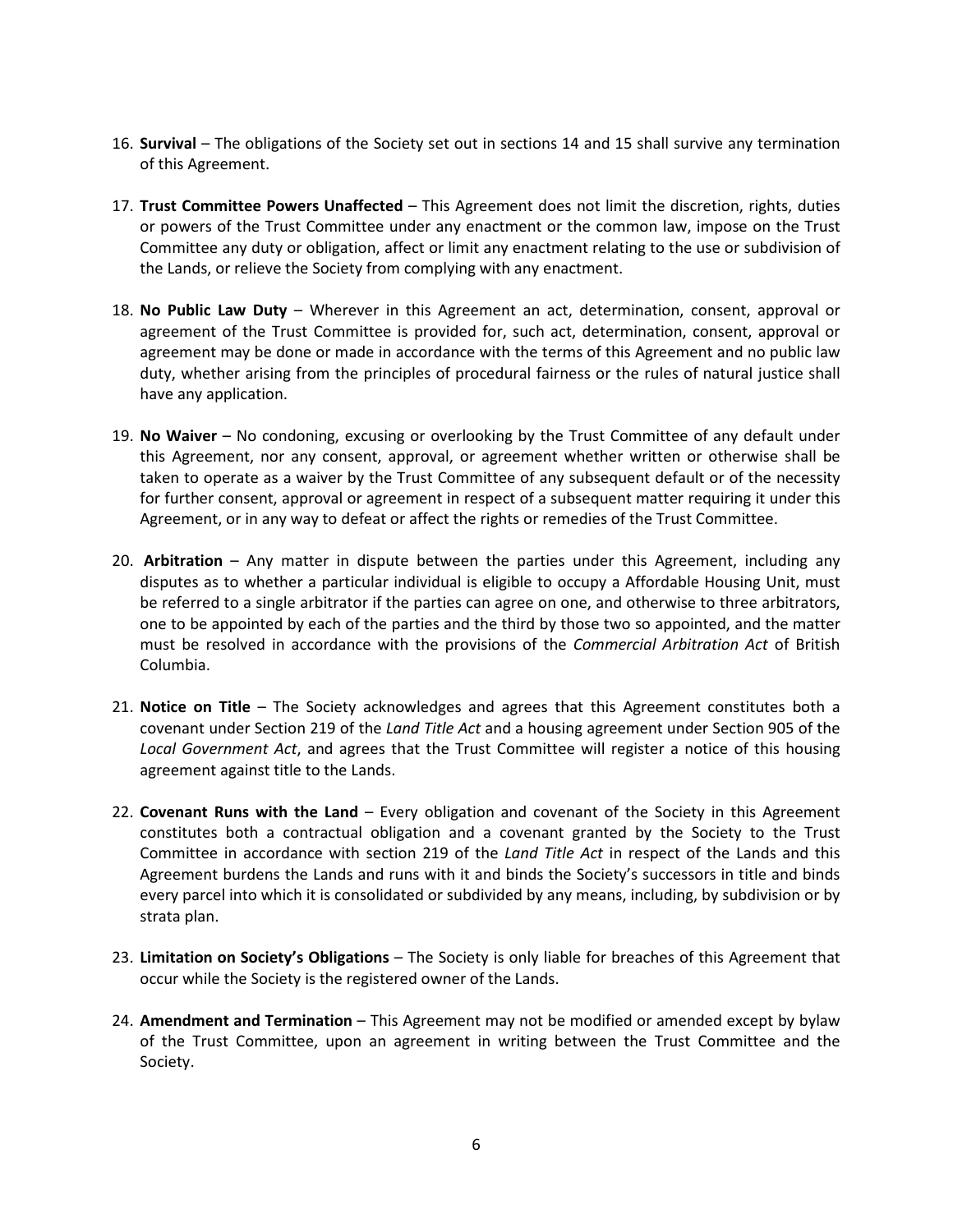- 25. **Notices**  Any notice required to be given pursuant to this Agreement shall be in writing and shall be given to the Society or the Trust Committee, as the case may be, at the address first above written, or to any other address of which either the Society or the Trust Committee may advise the others in writing in accordance with this paragraph. Notice to the Trust Committee must be addressed to the Secretary of the Islands Trust. If given in person or by facsimile transmission, such notice will be deemed to be received when delivered and, if mailed, such notice will be deemed to be received only when actually received by the party to whom it is addressed.
- 26. **Enurement** This Agreement is binding upon and enures to the benefit of the parties and their respective successors and permitted assigns.
- 27. **Remedies Cumulative** The remedies of the Trust Committee specified in this Agreement are cumulative and are in addition to any remedies of the Trust Committee at law or in equity. No remedy shall be deemed to be exclusive, and the Trust Committee may from time to time have recourse to one or more or all of the available remedies specified herein or at law or in equity.
- 28. **Severability**  Each covenant and agreement contained in this Agreement is, and shall be construed to be, a separate and independent covenant or agreement and the breach of any such covenant or agreement by the Society shall not discharge or relieve the Society from its obligations to perform. If any term or provision of this Agreement, or its application to any person or circumstance shall to any extent be found to be invalid and unenforceable, the remainder of this Agreement, or the application of such term or provision to persons or circumstances other than those as to which it is invalid or unenforceable, shall not be affected, and each term and provision of this Agreement shall be valid and shall be enforced to the extent permitted by law.
- 29. **Joint and Several** In the case of more than one owner, the grants, covenants, conditions, provisions, agreements, rights, powers, privileges and liabilities of the Society shall be construed and held to be several as well as joint.
- 30. **Included Words** Wherever the singular or the masculine is used in this Agreement, it shall be deemed to include the plural or the feminine, or the body politic or corporate, where the context or the parties so require.
- 31. **Governing Law** This Agreement shall be governed by and construed in accordance with the laws of the province of British Columbia.
- 32. **Joint Venture** Nothing in this Agreement shall constitute the Society as an agent, joint venture or partner of the Trust Committee or give the Society any authority or power to bind the Trust Committee in any way.
- 33. **Time of Essence**  Time is of the essence in this Agreement.
- 34. **Further Assurances** The parties shall execute and do all such further deeds, acts, things and assurances as they reasonably require to carry out the intent of this Agreement.
- 35. **Priority**  The Society agrees to do everything necessary at the Society's expense to ensure that this Agreement is registered against title to the Lands with priority over all financial charges, liens and encumbrances registered or pending at the time of application for registration of this Agreement.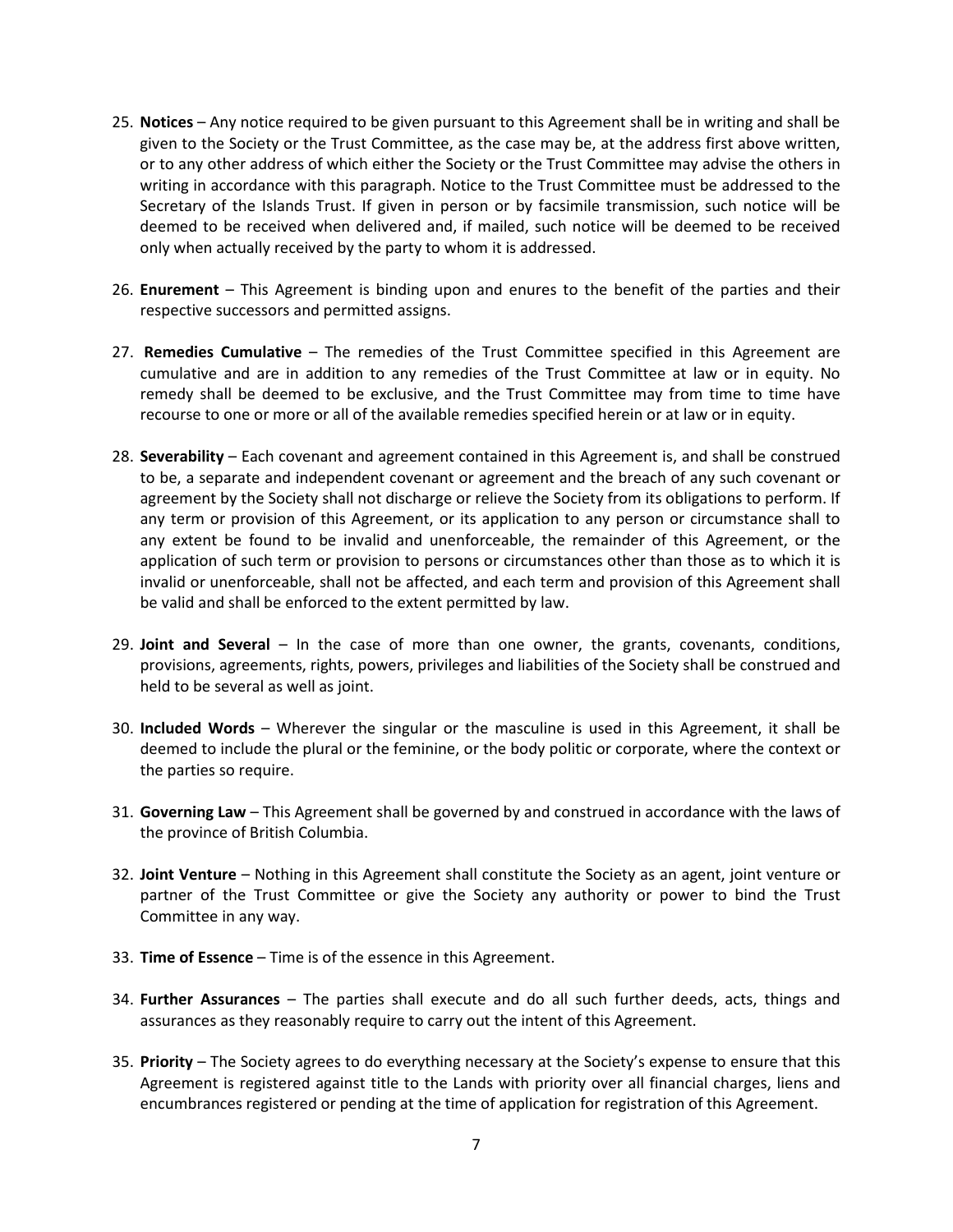36. **Deed and Contract** – By executing and delivering this Agreement each of the parties intends to create both a contract and a deed executed and delivered under seal.

As evidence of their agreement to be bound by the above terms, the parties each have executed and delivered this Agreement under seal by executing Part 1 of the *Land Title Act* Form C to which this Agreement is attached and which forms part of this Agreement.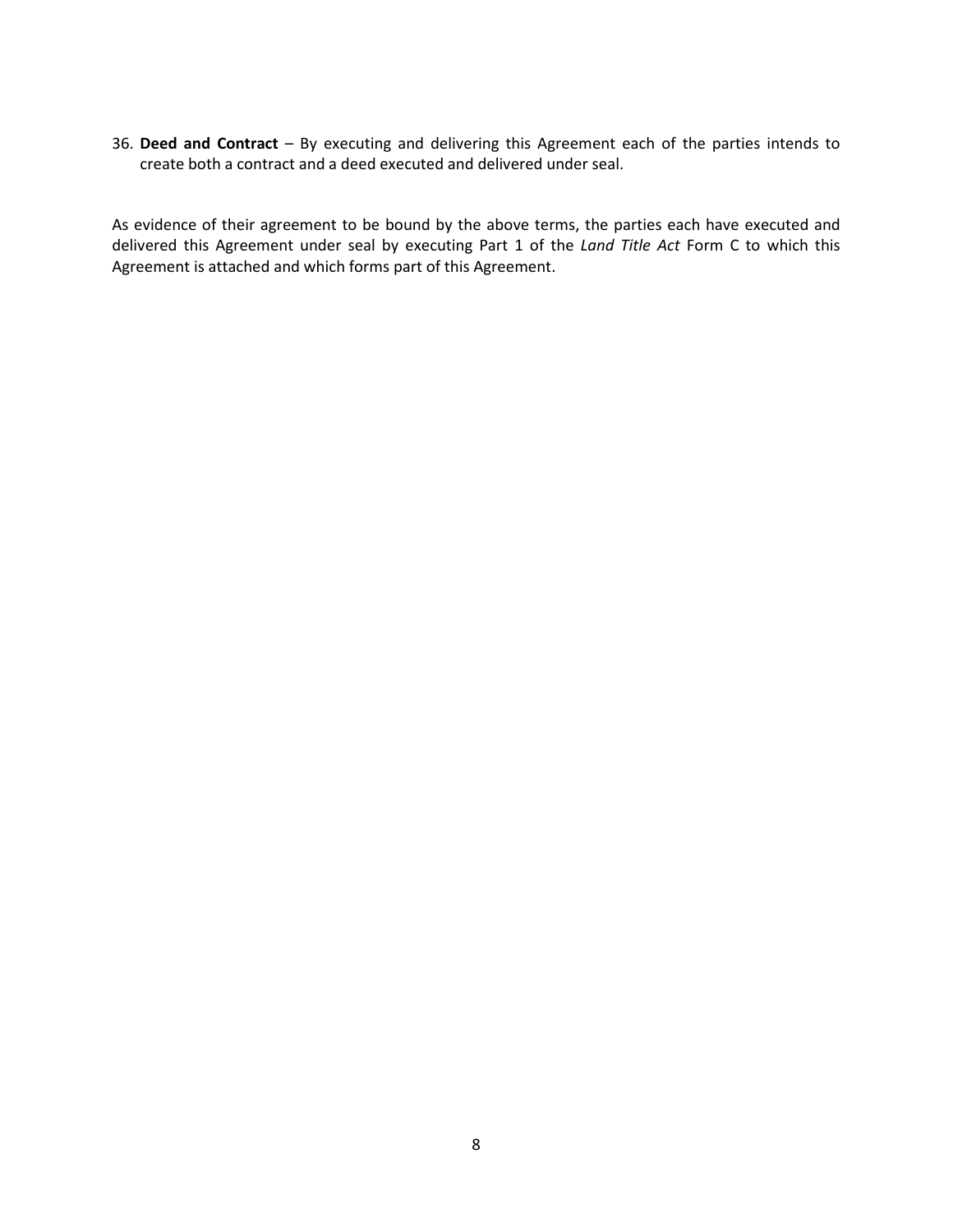# **SCHEDULE "A" TO THE HOUSING AGREEMENT**

## **Denman Community Land Trust Association (DCLTA)**

## **Tenant Selection Procedure**

- 1. The first tenant shall be selected by Ms. Ilsa Pamela Brons, the donor of the Lands to the Society.
- 2. Thereafter, selection of tenants shall be determined by a committee of not less than five people appointed by the directors of the Society. The committee members need not be members of the Society but must be residents of Denman Island who have been such for not less than three years. Where possible, the committee will include two members nominated by two other charitable societies on Denman Island (one nominee per society) and a retired or practicing physician. Committee members must not be related to, or close friends with, any of the people who are then applying for a tenancy.
- 3. A vacancy for an affordable housing tenancy shall be advertised in at least two editions of one or more publications circulated on Denman Island.
- 4. The committee shall first screen applicants to determine those who meet the following mandatory requirements:
	- i) the Household Income of the applicant for the previous three years must be shown to be less than 120% of the Low Income Cutoff as determined by Statistics Canada or its successor agency\*;
	- ii) the applicant must have been primarily resident on Denman Island for at least the two years preceding the consideration of the application;
	- iii) the aggregate household assets of the applicant must not exceed \$50,000 (plus an inflation adjustment after 2012) unless the applicant has agreed to enter into an Equity Sharing Agreement\*\* with DCLTA for use of the amount exceeding \$50,000. Assets included for valuation are: cash, funds on deposit, stocks, bonds, term deposits, annuities, mutual funds, equity in a business or real estate, RRSPs and RRIFs. Assets excluded for valuation are: personal jewelry, furniture, a vehicle for personal use, bursaries and scholarships, and trade tools for employment.
	- iv) the applicant must have provided satisfactory references to establish that the applicant would be a responsible tenant, i.e. would pay rent promptly, cause no damage, and create no nuisance.

\*If Statistics Canada discontinues the publication of the Low Income Cutoff, the committee may substitute a similar monetary amount based upon available statistical information (adjusted to economic circumstances on Denman Island) which estimates the minimum income required to meet basic living needs and which, for example, may include reference to the CMHC Core Needs Income Threshold.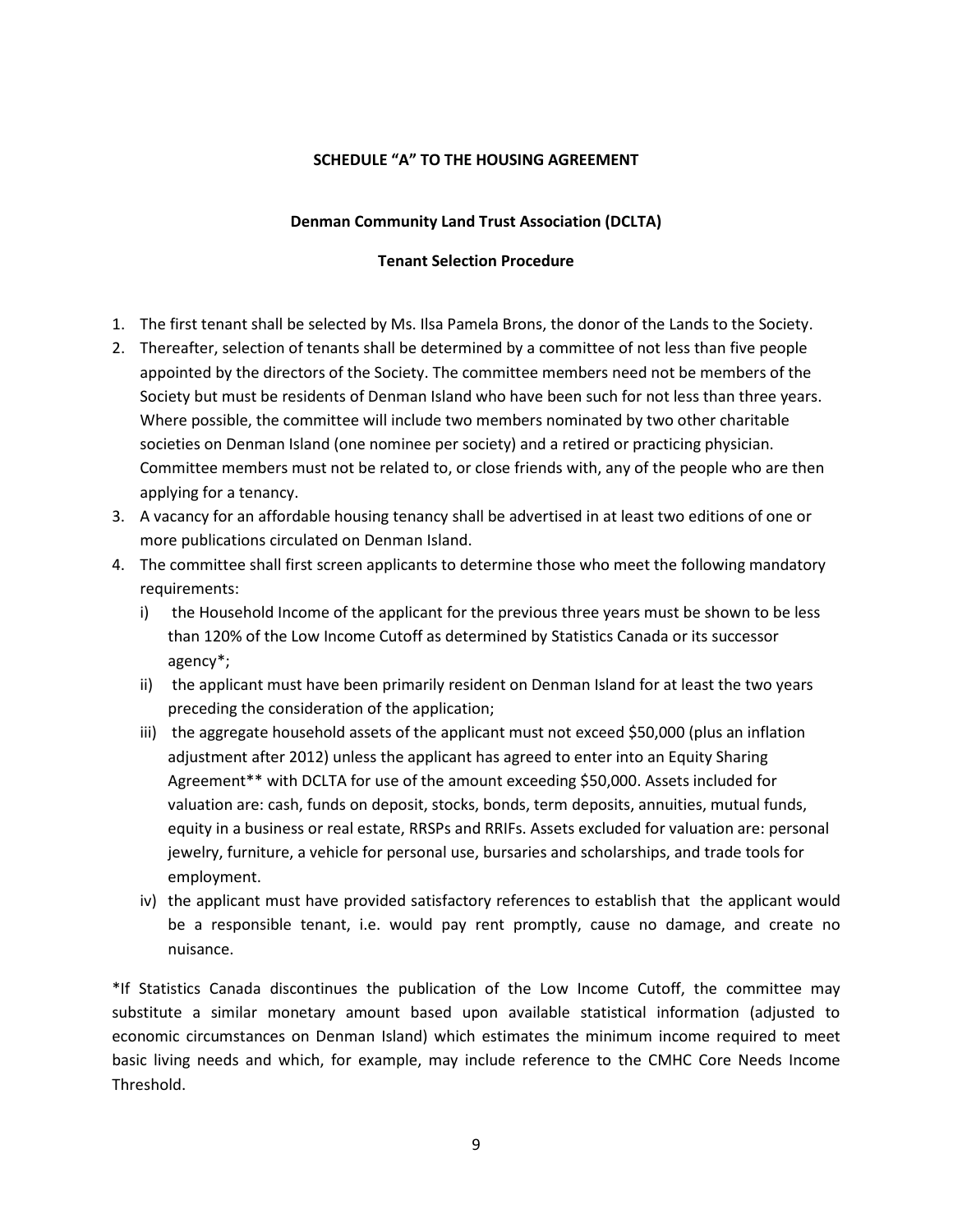- 5. From the qualified applicants, the committee will select the tenant(s) by a points system applied to each of the following criteria:
	- i) the length of the applicant's connection to Denman Island;
	- ii) the contribution of the applicant to Denman Island through paid or volunteer work;
	- iii) the degree of unsuitability of the applicant's present housing;
	- iv) the degree of suitability of the personal characteristics of the applicant to the type of the available affordable housing project (e.g. seniors, special needs, single person, family, etc.).
- 6. In each of the points categories, each committee member shall evaluate the relative degree to which the criteria apply among the applicants and shall award from 0 to 10 points to each applicant accordingly.
- 7. The applicant with the greatest aggregate number of points from the committee members shall be selected as the tenant.
- 8. If a tie occurs the selection shall be made, from the tied applicants, by a majority vote of the committee.

\*\*An Equity Sharing Agreement provides a method for low income people to develop an equity ownership interest in a home structure on land leased from the Society. At the end of the Agreement the home structure is either: donated to the Society, sold to the Society on a non-profit basis through an agreed formula, or removed to another location.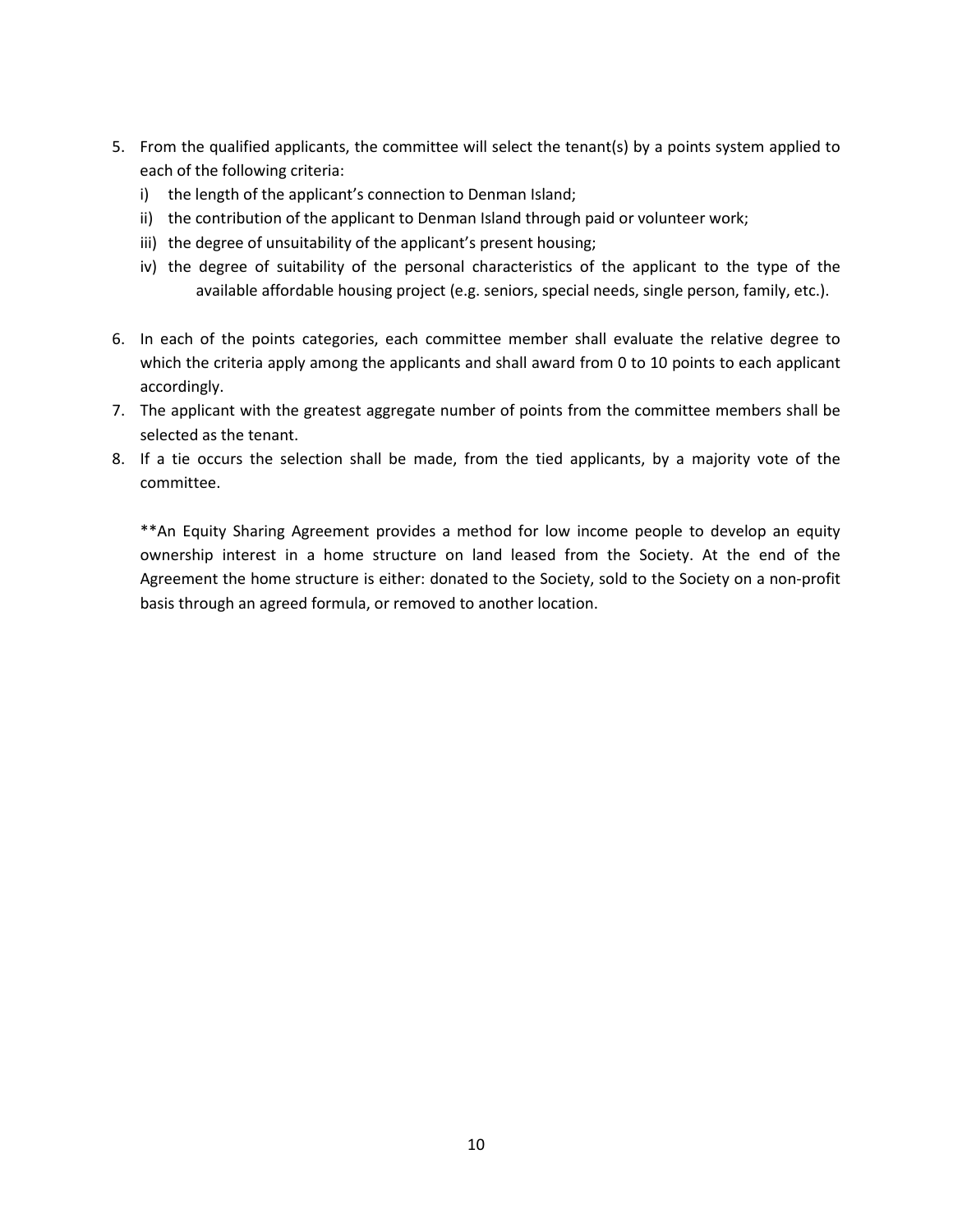# **SCHEDULE "B"**

### **OWNER STATUTORY DECLARATION**

| CANADA                       | IN THE MATTER OF A HOUSING AGREEMENT   |
|------------------------------|----------------------------------------|
| PROVINCE OF BRITISH COLUMBIA | WITH THE DENMAN ISLAND LOCAL TRUST     |
|                              | <b>COMMITTEE ("Housing Agreement")</b> |

#### declare that:

- 1. I am the [director, officer, employee] of the Denman Community Land Trust Association, the owner of the land known as \_\_\_\_\_\_\_\_\_\_\_\_\_, Denman Island, legally described as:  $\Box$ "Lands")
- 2. I make this declaration to the best of my personal knowledge.
- 3. This declaration is made pursuant to the Housing Agreement registered against the Lands.
- 4. For the period from \_\_\_\_\_\_\_\_\_\_\_\_\_\_\_\_\_\_ to \_\_\_\_\_\_\_\_\_\_\_\_\_\_\_, the Affordable Housing Unit was used only by Qualified Occupants (as defined in the Housing Agreement).
- 5. At no time during the last year was the Affordable Housing Unit used as a short term vacation rental.
- 6. The lease payments charged for the Affordable Housing Unit were in compliance with the Housing Agreement and are listed in the attached.
- 7. No subletting of the Lands has been permitted.
- 8. I acknowledge and agree to comply with all of the Society's obligations under the Housing Agreement, and other charges registered against the Lands and confirm that the Society has complied with all of its obligations under these Agreements.
- 9. I make this solemn declaration conscientiously believing it to be true and knowing that it is of the same force and effect as if made under oath and pursuant to the *Canada Evidence Act*.

DECLARED BEFORE ME at \_\_\_\_\_\_\_\_\_\_\_\_\_\_\_\_\_, British Columbia, this \_\_\_ day of \_\_\_\_\_\_\_\_\_\_\_\_\_\_\_\_.

\_\_\_\_\_\_\_\_\_\_\_\_\_\_\_\_\_\_\_\_\_\_\_\_\_\_\_\_\_\_\_\_\_\_\_ \_\_\_\_\_\_\_\_\_\_\_\_\_\_\_\_\_\_\_\_\_\_\_\_\_\_\_\_\_\_\_\_

in British Columbia

A Commissioner for taking Affidavits Signature of person making declaration